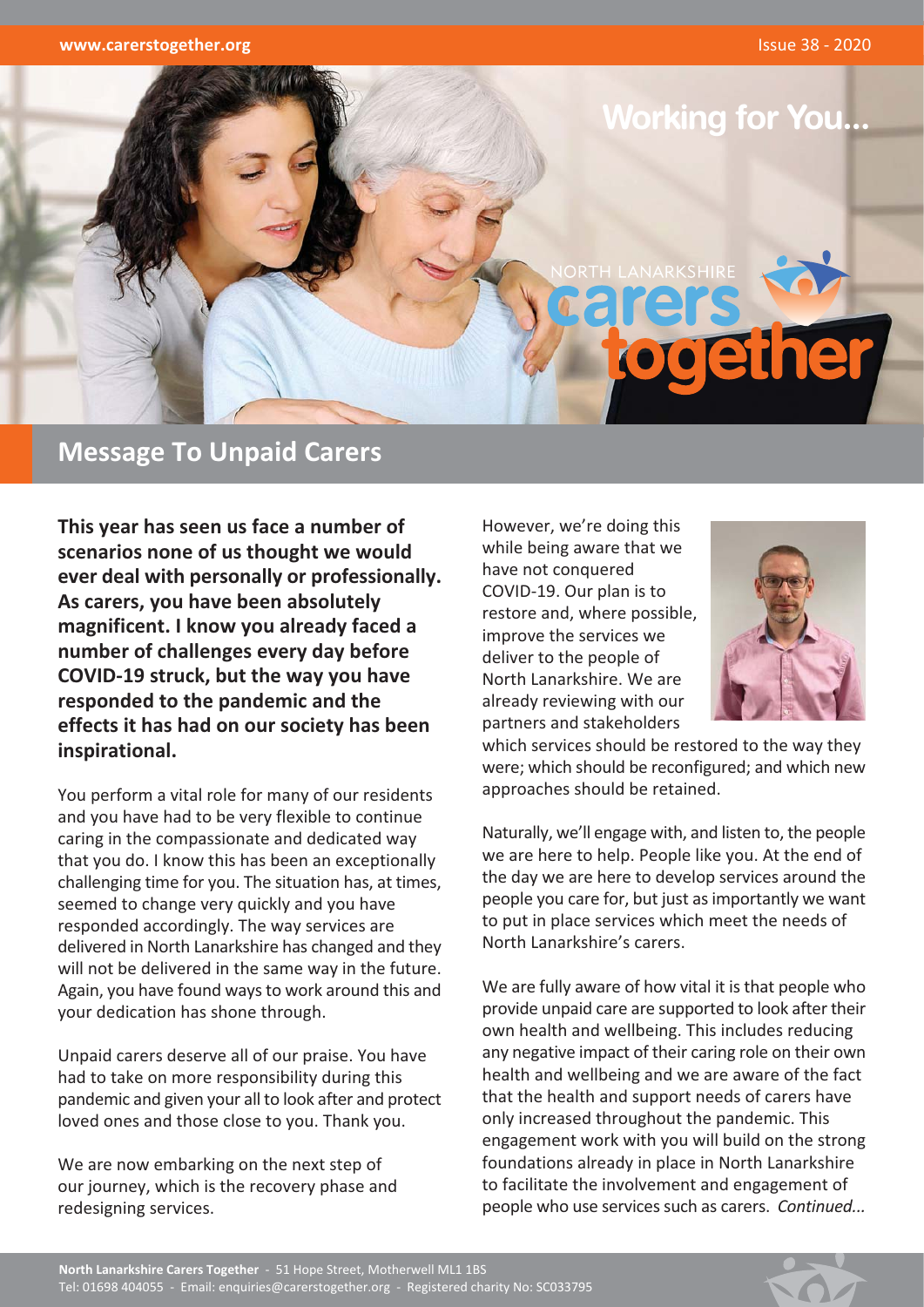# **Message To Unpaid Carers Continued...**

We talk about the 'new normal', however this should be seen as a chance to develop services which are better than the previous model. We have a unique opportunity to capitalise on new and successful models and services that are coming out of the crisis response. It is our chance - yours and ours - to take this awful pandemic and seize our momentum to come out the other side with more flexible and agile services. Working hand-in-hand with our communities we are determined to emerge with the services which best meet your needs and allow us to deliver these services in the best and most efficient ways possible.

We are committed to keeping you fully informed of our work through a number of channels such as local newspapers, social media and the NHS Lanarkshire and council websites. We will also link closely with North Lanarkshire Carers Together which is a vital organisation for all of us.

Finally, I can assure you that while we work through the recovery phase a key element will be developing new ways of working so that we can remain vigilant to future risks and controlling the virus.

### **Ross McGuffie**

Chief Officer, Health & Social Care North Lanarkshire (HSCNL)



# **Carers Week 2020 - Making Caring Visible**

New research released for Carers Week 2020 (8th-14th June 2020) revealed a huge increase in the numbers of unpaid carers in light of the Covid-19 outbreak. Figures estimated 390.000 people in the Scotland became unpaid carers as a result of pandemic. This suggests there are now as many as 1.1 million unpaid carers in Scotland.

With Covid-19 still being very much part of our lives during this time. Carers Week 2020 was different than ever before as the usual local gatherings and events were sadly not possible. North Lanarkshire Carers Together, along with our key partners, learned to navigate a more digital world and so the efforts to keep the momentum of carers week continued regardless. Our Carer Information and Engagement Team developed a week long programme for carers to engage in remotely via our social media platforms. Each day of the week focused on a specific topic which carers raised to us as key concerns during the pandemic, the topics included; emergency planning, health and wellbeing, finances and working carers.

In addition to highlighting the harsh reality for carers during lock down, we offered a variety of ways for carers to engage with us and access our information throughout the week. This included daily polls and surveys to collate carers experiences and views, sharing carer stories in personal videos and recommended top tips from carers, to carers, to maintain good wellbeing during the lockdown period.

This approach proved very successful as we were able to reach more people than ever before. Collectively throughout the week, the videos we produced were viewed by over 14,000 people, with some of our other posts throughout the week reaching over 30,000 people. Now that's what we call raising awareness!

This demonstrates the benefits of the new way in which we are working, by being creative in our approach we can continue to engage with and inform carers as well as spread the carer message wider than ever hefore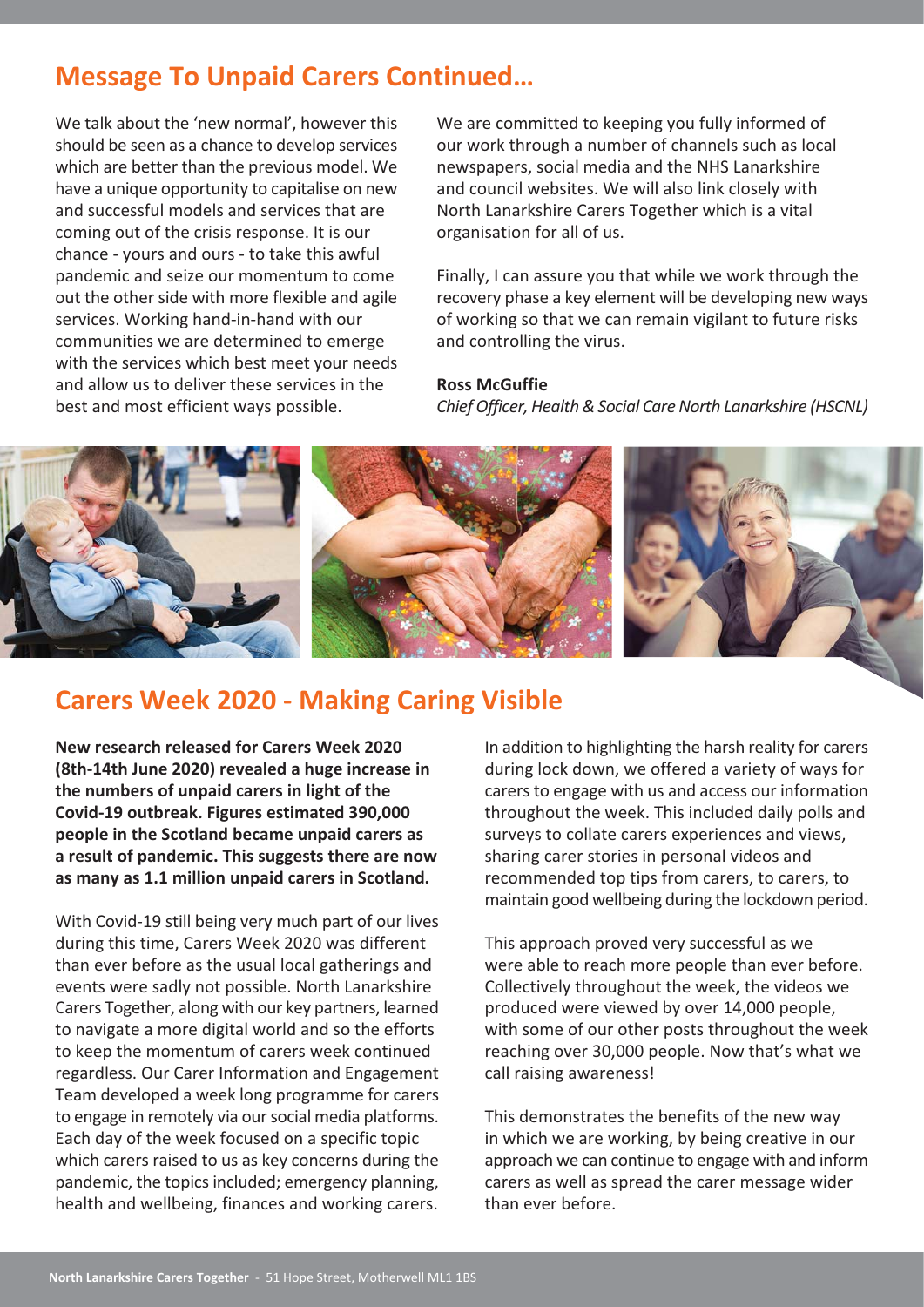# **Our Service**

Whilst there continues to be restrictions in place as a result of Covid-19, we want to take this opportunity to remind all our carer members that we are here to help and support you. As we are still unable to have any face to face meetings, we will be continuing to use our social media platforms and our website as a mechanism for sharing of information as well as engaging with carers and our partners.

We can offer a digital meeting with one of our Carer Information & Engagement Workers and we are always here to take your calls from Monday - Friday from 9am - 4.30pm. We also continue to provide an active referral service including referrals for: Carer & Young Carer Supports, Breaks from Caring, Advocacy, Benefits, GP Services, Social Work Services, **Community Support.** 

We have updated our website to ensure it has accurate and relevant information available. Please use our website to access information on:

- Our services for unpaid carers in North Lanarkshire
- Coronavirus and unpaid carers guidance and information
- Health and wellbeing of carers
- Carers rights
- Local community groups and resources

Our Carer Information and Engagement Team continue to work to raise the profile of unpaid carers and their rights under the Carers (Scotland) Act 2016 by facilitating our Carer Aware Sessions. These sessions can be tailored to the needs of the audience and can now be delivered remotely via zoom. If you would like to request a Carer Aware session for your team, group or volunteers, please get in touch with us.



Our organisation continuously seeks the views and experiences of carers and will represent those views at local and national levels in order to promote carers rights and continue to strive for a better deal for carers.

As we move out of lockdown it is important that we find new ways to engage with carers to ensure that carer representation is meaningful and supported as part of the recovery and re-design of services. We are always keen for carers to be actively involved and there are various opportunities in which you can do this:

- Express your interest in becoming a volunteer
- · Join our North Lanarkshire Carer Forum
- Become a carer representative

We will always offer regular support, guidance and training to enable you to be involved in any way you are able to. If you are a carer or former carer and are interested in working in partnership to make a difference please get in touch.

# **Local Supports**

The Community Solutions Programme works with local people and key partners to deliver communitybased services and activities that promote health and wellbeing and they have been excellent at responding to the needs of communities during the Covid-19 outbreak. The programme has and will continue to provide vital practical and emotional support to people across North Lanarkshire.

To find out more about what is happening in your area and how might benefit from local supports visit out website at: www.carerstogether.org or contact our office on 01698 404055

### **Carer Support**

Our partners at the Lanarkshire Carers Centre and the Young Carers Project would like to remind you that they are open and available for any carer or young carer who requires support. If you or someone you know requires support as a carer, please get in touch with the appropriate organisation. THE LANARKSHIRE CARERS CENTRE **Adult Carer Support** tel: 01236 755550

THE YOUNG CARERS PROJECT Young Carers (aged 8-18) tel: 01698 258801